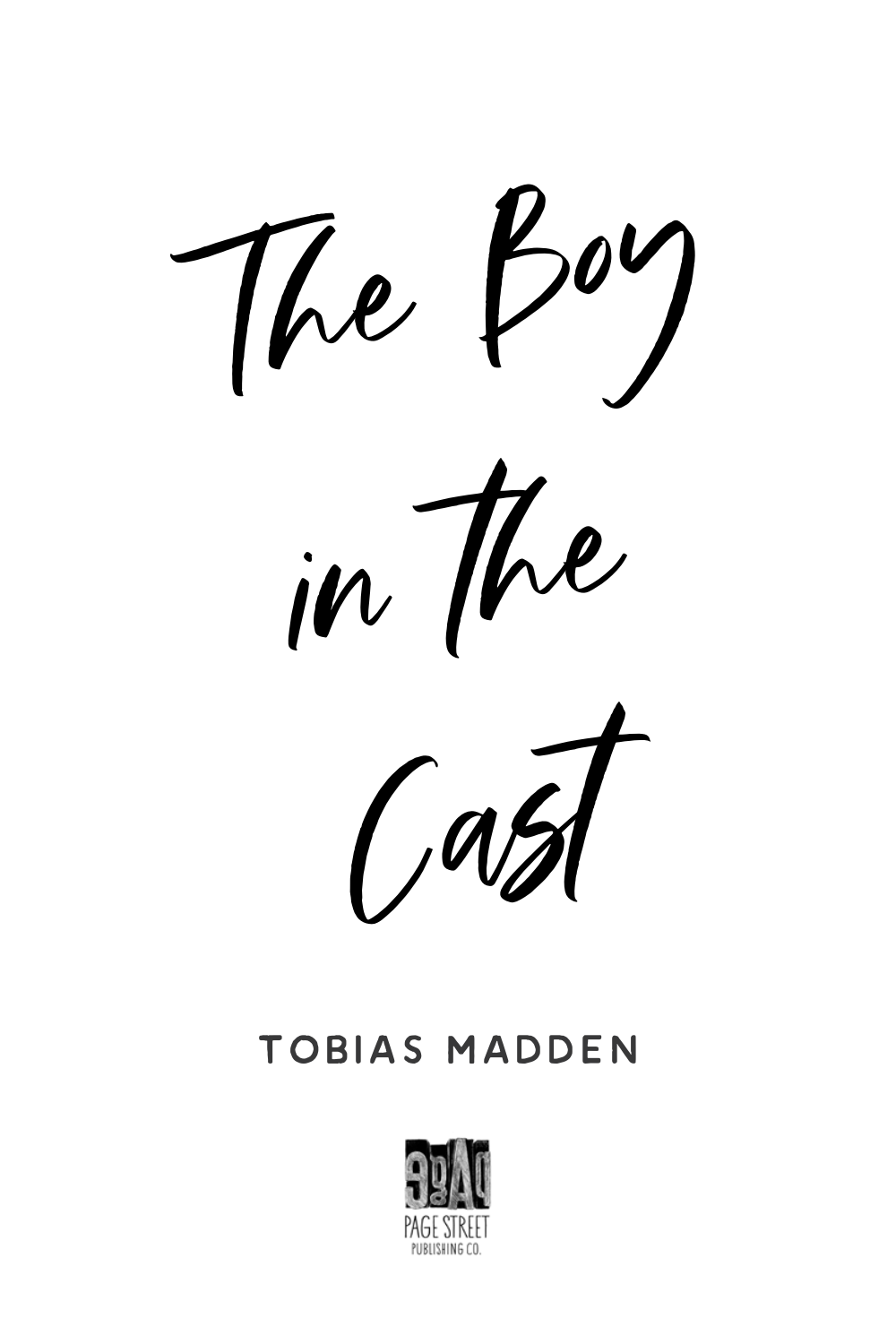*Anything But Fine by Tobias Madden* Chapter Four from Jordan Tanaka-Jones's perspective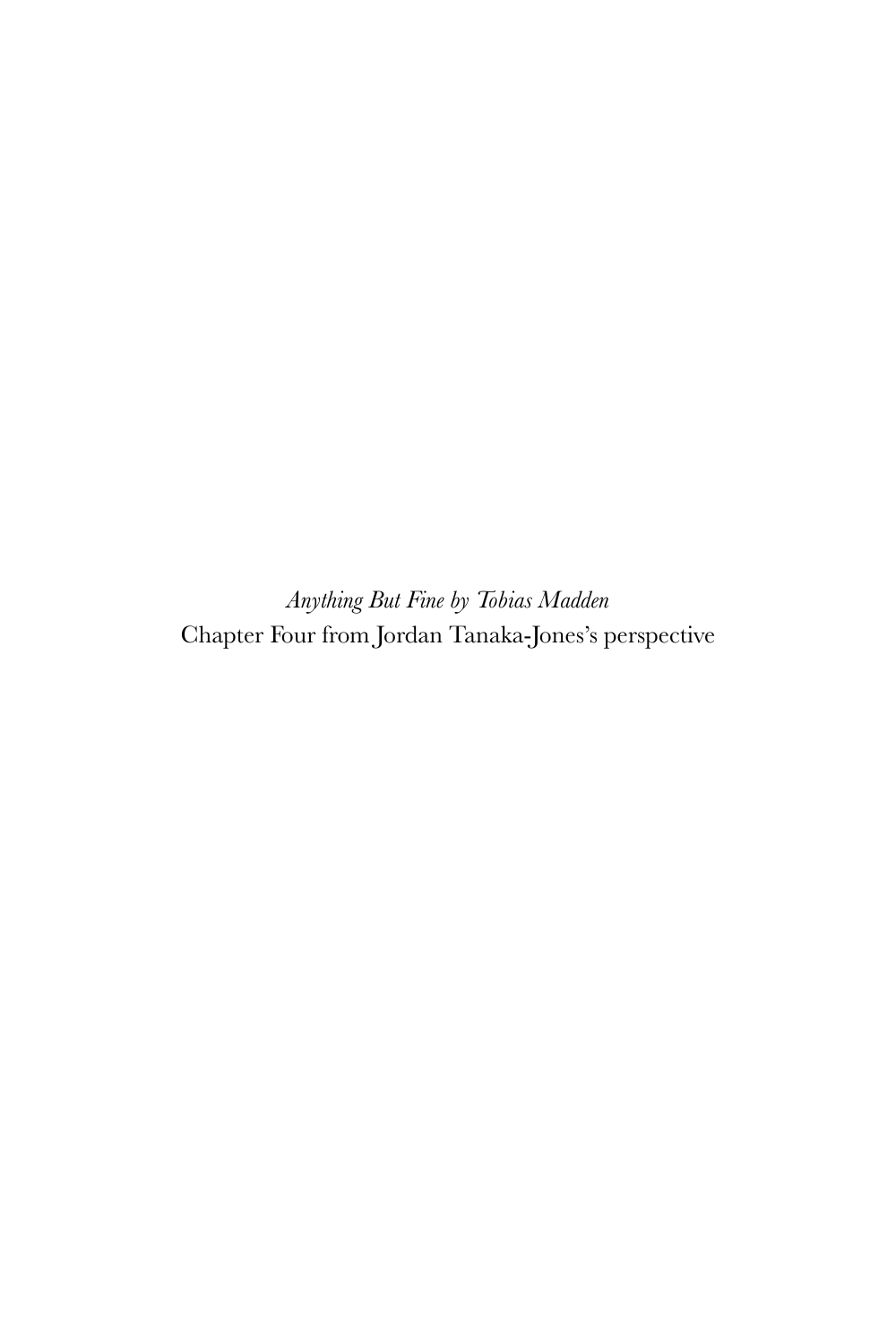"I THOUGHT WE WERE hanging out today," Rhiannon says, and I can almost feel her glare through the phone. "My parents are out all day."

"I know," I reply. I'm standing out the front of Ballarat Allied Therapies. The last place I want to be on a Saturday. Especially when my girlfriend is home alone. "And you know I usually see Mark on Tuesday but this couldn't wait. This shoulder thing is …"

Rhiannon huffs. "Can't you just go tomorrow?"

I reach up to massage my shoulder. I took two anti-inflammatories this morning, which I usually never do. I hate feeling like I'm letting an injury *win*. But I barely slept last night because the pain was so bad. Not that I'd ever say that out loud.

"Rhi," I say calmly, trying to stop this from turning into an argument, "you *know* I'd rather hang with you, but I gotta take care of this. Boat Race is only two weeks away. If I don't get my shoulder sorted by then, I'll be fucked."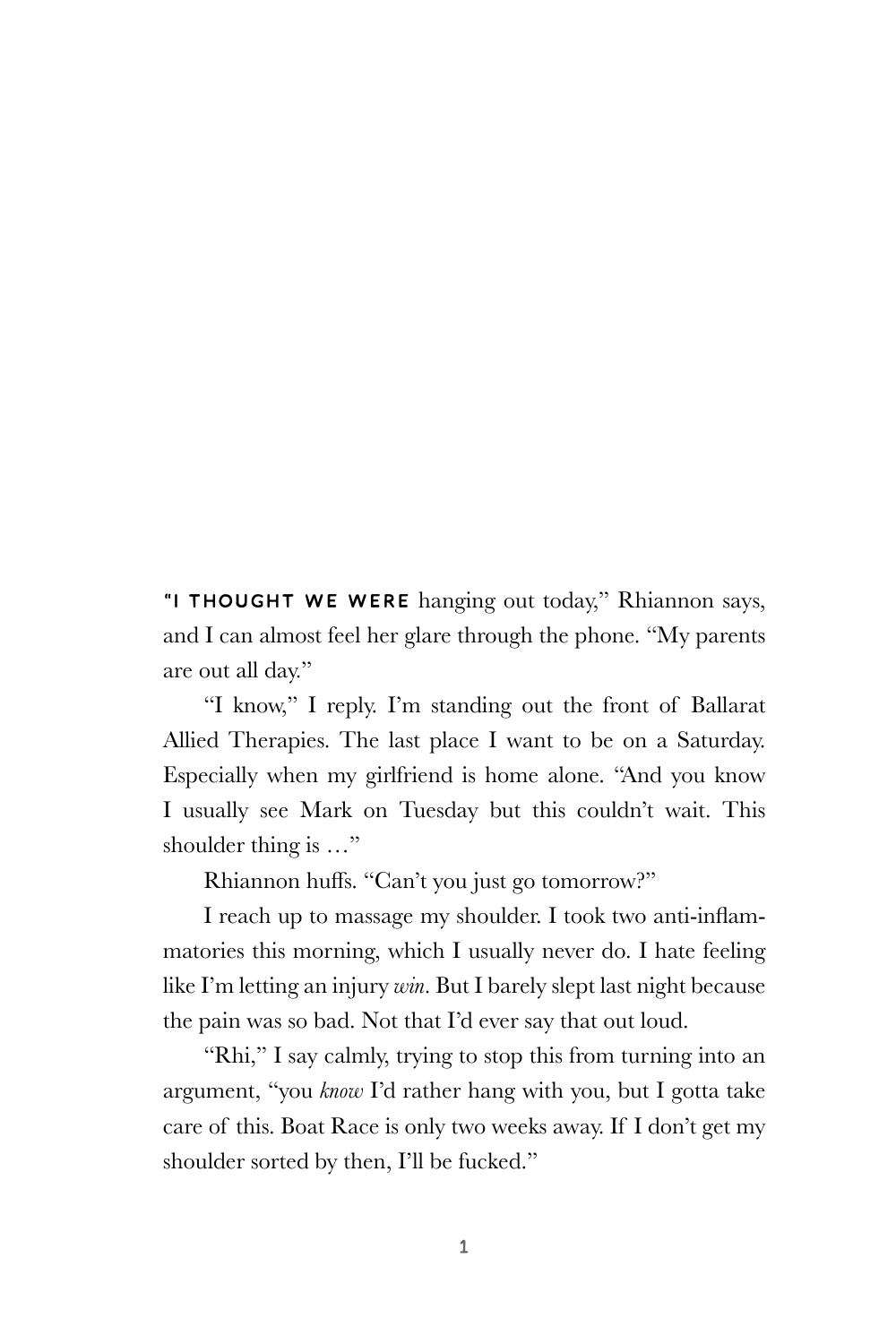"If you came *here*," she says, her tone suddenly all syrupy, "maybe *I'll* be the one getting—"

"I can't," I cut in. "I just … not right now. Okay?"

I love Rhiannon—well, I don't know if I'm *in love* with her, but I really like the girl—but sometimes I just wish she *got it* a bit more, you know? Got *me*.

"I'm sorry," I say, "I'll call you when I'm done."

"Don't bother," she replies, "I've got plans now, anyway."

I want to say, *You made new plans in the last thirty seconds even though we've been on the phone the whole time?* but I shake my head at the clear blue sky instead.

"Okay," I sigh. "Have fun. I gotta go."

"Whatever. Bye."

The phone clicks and I say goodbye, even though I know she's already gone.

I take in a long breath, shove my phone into the pocket of my exercise shorts, and walk through the automatic doors of Ballarat Allied Therapies.

I'm greeted by a new face at the reception desk. I'm guessing Linda doesn't work Saturdays, because she definitely would've told me if she was quitting. I've spent so much time here in the last two years that I know every single thing that goes on inside these four walls. I'm practically part of the Ballarat Allied Therapies family. Not that I want to be. I'd much rather be injury free and actually *enjoying* my weekends like all the other guys at North.

"I've got an appointment with Mark at one-thirty," I say, and the new girl—Shelby, according to her name badge—clicks away at her computer for a second.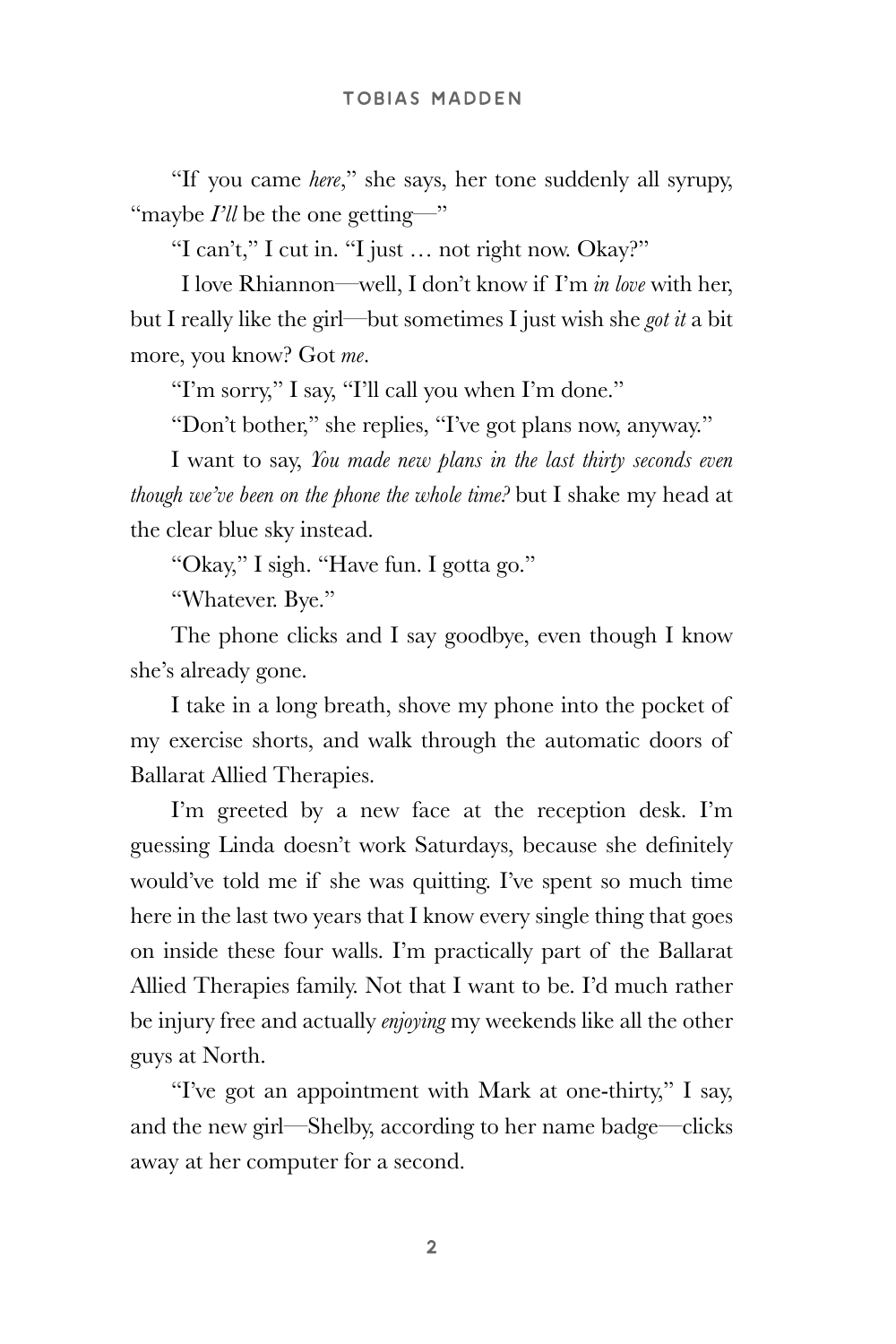"Jordan?" she asks. She's a lot chirpier than Linda. Kind of cute, too.

I nod. "Yep."

"Take a seat," she replies. "Mark is finishing up with another client, he shouldn't be too long."

"Cool." I smile back at her. "Thanks."

I turn and head to the waiting area, the white walls lined with signed photos of local sportspeople. Kevin Tyler. Polly Nguyen. Tim 'Peacock' Wallis, my childhood favourite.

There was this one AFL grand final a few years back actually, I was probably only seven or eight, so more like ten years—when Peacock kicked *ten goals*, leading the Cats to a one-point victory over the Swans. Dad and I weren't actually at the game—we were just watching it on the telly at home, like the rest of Ballarat—but I'll never forget that feeling.

And shit, if I could kick ten goals in a game this year—my last year at North—we might actually win a match. Who knows, we might even make it to the finals. We'd never win. Not against St Tom's. But to be there at the very end? I could definitely think of *worse* ways to end my high school footy career.

The waiting room is empty today, except for a young guy sitting with a plaster cast wrapped around one leg. As I walk over to the chairs, I realise he's kind of staring at me. For a second, I stare back. He's probably a year or so younger than me. Thin but toned. Pale white skin. Short brown hair swept to one side. Dark eyebrows. Lips that look weirdly similar to Rhiannon's. Those ones that have the little bow in the middle.

Not that I'm looking at this random guy's lips.

He looks away, leaning forward to pick up a magazine from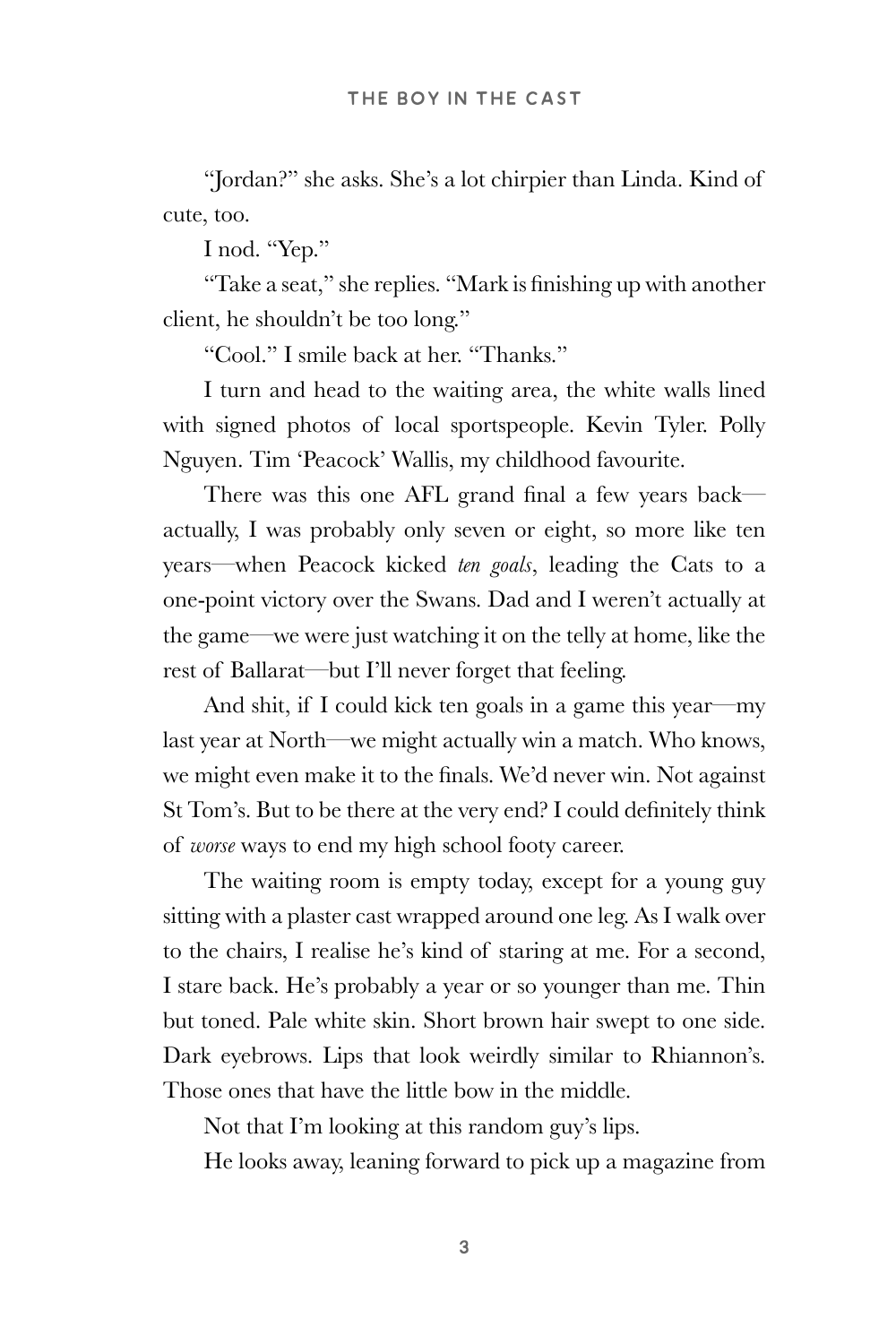the coffee table. I'm pretty sure the same four magazines have been sitting there since I started coming here in Year Eight, but I figure I'll let him discover that for himself.

I take a seat on the other side of the waiting area, weirdly conscious of this guy's presence. I feel like he's watching me, even though he's not. And I'm obviously not saying I *want* him to watch me, but …

Look, I'll be honest, I'm highly aware that I've been blessed with Mum's pretty face and Dad's footy-player's physique, so I'm no stranger to random people staring at me. But this feels kind of different. It's almost like …

I blink away the thought and pull out my phone. I start scrolling on Instagram to distract myself, but my eyes keep flicking up to check if the boy in the cast is looking at me. Then, before I really even know what I'm doing, I slip my phone away and say, "Hey man."

He takes a deep breath but doesn't look up. He just turns the page of his magazine, squinting, and leaning in a little closer.

Guess he must really like old Oscars outfits.

"What happened to your leg?" I ask, half waiting for him to tell me to piss off (because no one likes waiting room small talk) and half wondering what the hell I'm actually doing.

This time, though, he looks up. His eyes meet mine from under dark eyebrows. I smile. When he still doesn't say anything, I ask if his leg is broken, glancing down at his cast then back up to his face. He *kind of* looks like that old Hollywood actor … the one James Franco played in that movie with the—*James Dean*. Like him, but younger. And a little more … delicate?

But again, no reply. His cheeks burn red, and I worry that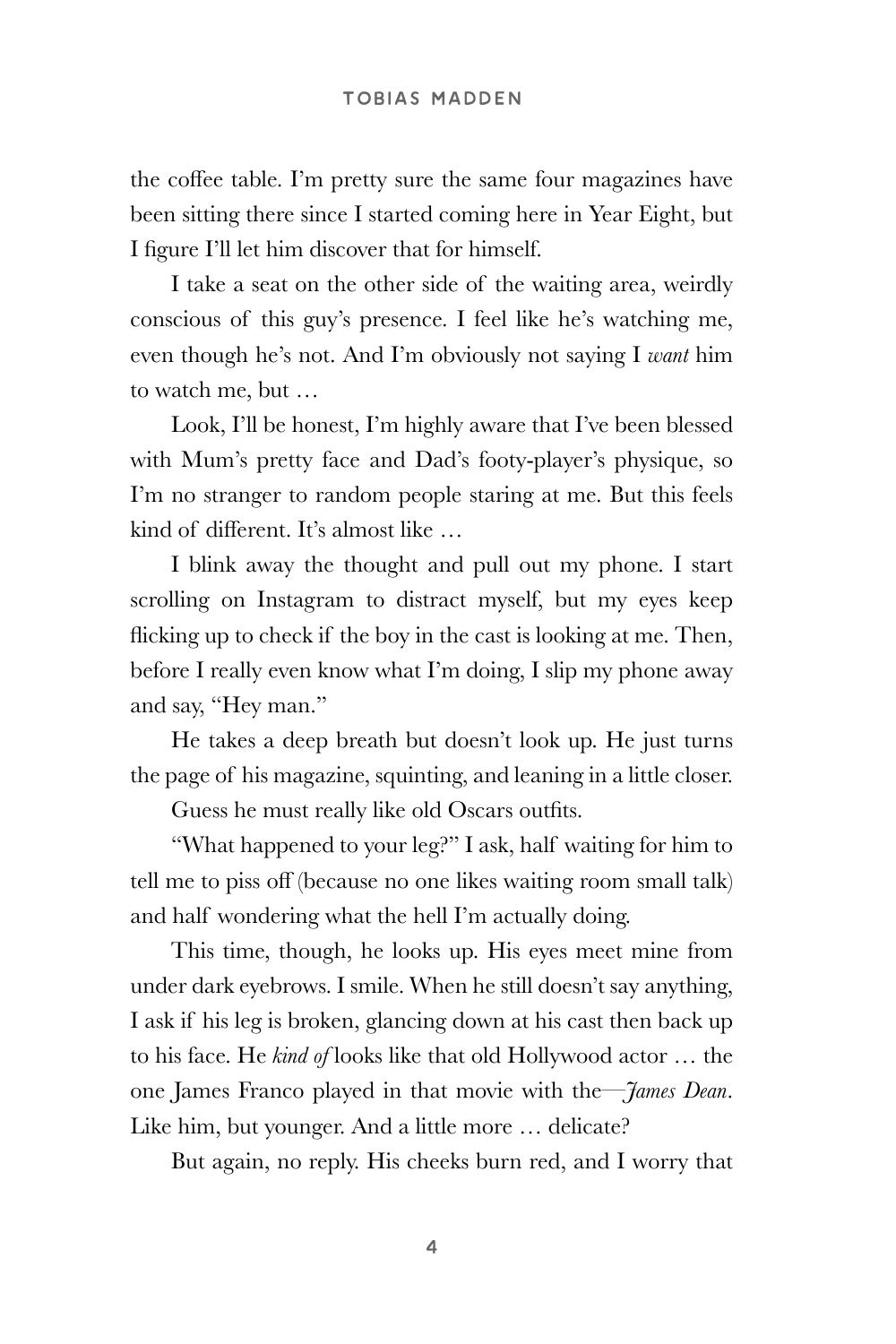I've made him uncomfortable.

"Are you okay, dude?" I ask. "You look a bit … flushed."

He clears his throat. Swallows. Take another deep breath.

"I broke my foot," he replies, and something almost like victory passes behind his brown eyes.

"*Oof*. How'd you do that?"

"Fell down a flight of stairs."

"Must have been a pretty good stack," I say, wincing at the thought.

"Well," he replies, one shoulder shrugging forwards, "I'm a perfectionist, so . . . if I'm going to do anything, I'm going to do it right."

I laugh. Injury humour. Nice one.

"I respect that," I say with a nod. "I'm the same, plus I'm majorly competitive. I might need to start avoiding stairs completely, just in case I try to outdo you."

He doesn't reply. I add a chuckle in case he didn't get the joke, but his eyes flick away from mine and he shifts awkwardly in his seat. He clasps his hands, pressing them into his lap, and—

*Oh*. I know that look. I spend ninety percent of my time with other guys—in class, in locker rooms, at parties, at the gym—so I know an unwanted boner when I see one.

For some reason, the thought of it makes my stomach do a weird little flip.

"How long do you have to have the cast on?" I ask, hoping to dissolve the tension—*regular* tension, definitely not the *other* kind of tension—that has suddenly filled the small waiting room.

"Six weeks," he replies, looking me in the eye for a split second before dropping his gaze down back to the coffee table.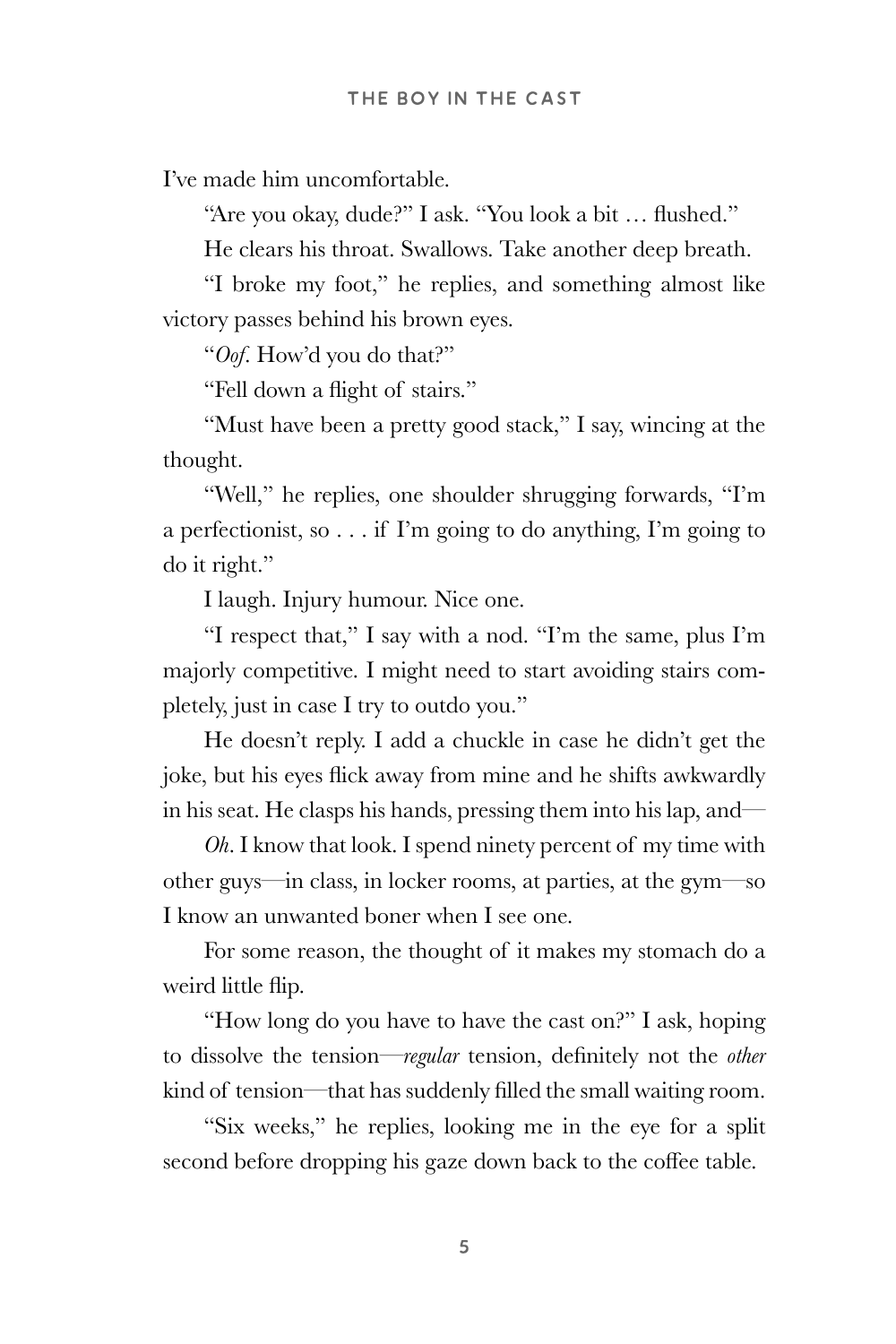I feel like I'm making this guy nervous. Or is it just the awkward erection thing? Or is he … is he *into* me? That … hasn't happened before. Not with a dude. Well, not that I know of. And not right in front of me.

"I broke my leg when I was six," I say, trying to move the conversation along. "It was balls."

*Ahh* … probably shouldn't talk about balls right now…

"Yeah," he says, clearing his throat, "it's not great so far."

I can't help but notice he presses his hands down a little harder on his crotch.

"I don't know how I'm gonna last six weeks," he goes on. "My leg itches like crazy, and I only got the cast on yesterday."

"I used to stick my school ruler down mine so I could scratch my leg," I say, doing a quick mime demonstration. "The doctor told me not to, but it felt *so good*."

I laugh, and he smiles back at me.

"What are you here for?" he asks, still grinning.

"Ah, just this rotator cuff thing I've had for a while."

I reach up to massage my shoulder again. If I press on this one part of my deltoid at the front, I get a shooting pain back through the joint and all the way down my arm.

"The doctor said I've got bursitis," I explain, "but I'm pretending I didn't hear that. We're smack bang in the middle of rowing season, so I can't afford to take any time off. And then we go straight into footy season, so there's no time to rest." I find the trigger point with my index finger, the familiar pain almost comforting in a weird way. "It's my last year. So I gotta make the most of it, you know?"

"You're not gonna play next year?" he asks, frowning at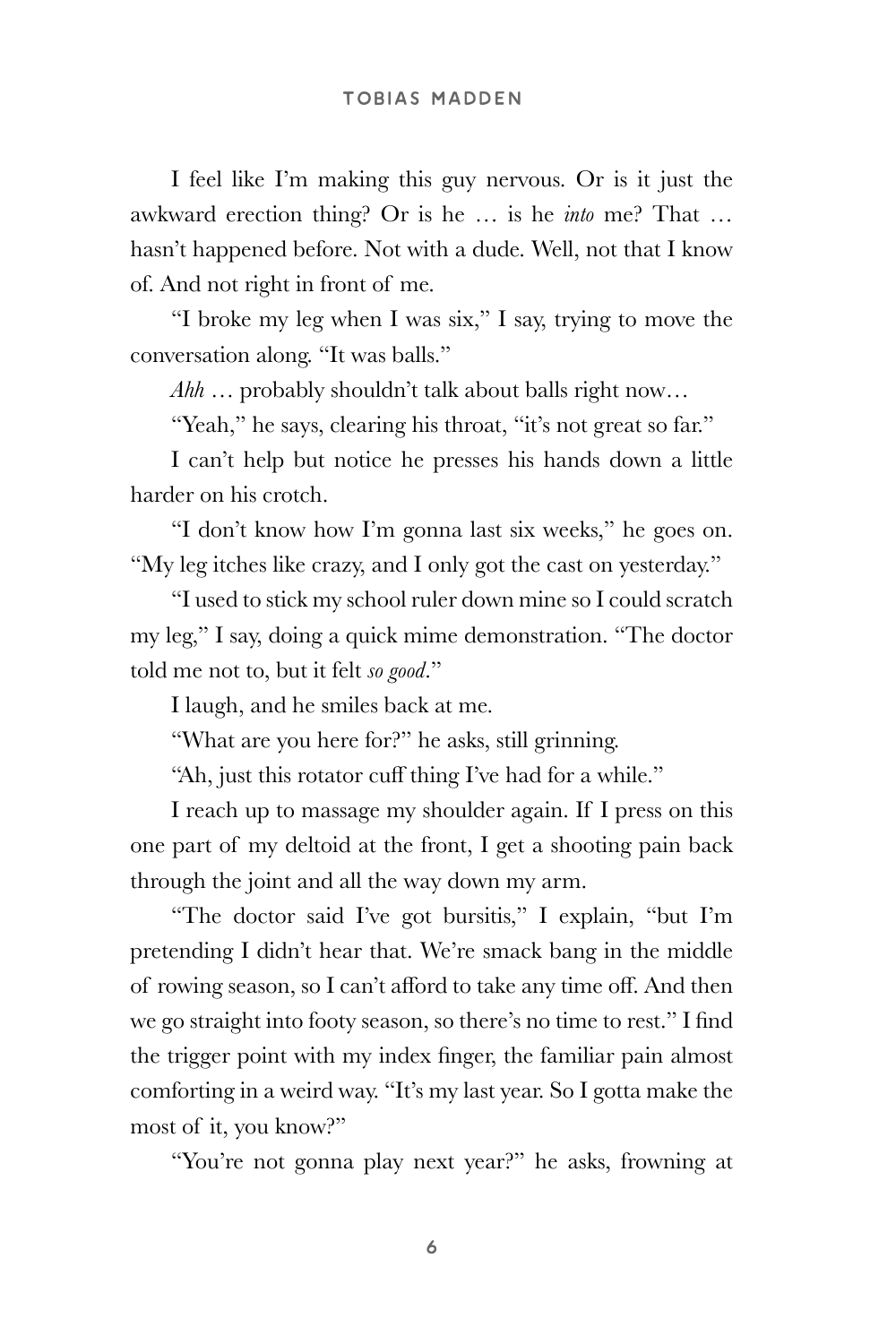me across the room. His eyes go a bit glassy, like he's suddenly somewhere else. After a second, he lets his hands drop to his sides, his frown replaced by a kind of dull sadness.

"I don't think they let you play for the school team once you've, you know, finished school." I smirk, and he snaps out of his daze.

"Oh," he says. "You're in Year Twelve?"

"Yep." I click my tongue. "Home stretch."

"I'm only in Year Eleven. I've still got an *eternity* to go."

"It goes so fast, trust me," I say, and it's true. I can't believe I'm almost done. Thirteen years of school, and it's almost *over*. I let go of my shoulder and run my hand through my hair. "Soon you'll be wishing you had more time."

He snorts. "I don't know about that. School's never really been my thing."

"What school do you go to?"

"St Tom's."

"Cool, cool." I nod. "Great rowing squad."

And when I say 'great', I mean fucking *unstoppable*. I can't remember a time when the St Tom's boys haven't won the annual Head of the Lake rowing regatta. My crew is good this year, but we don't stand a chance against them.

"Yeah, they're awesome," the boy replies, nodding back at me. "How 'bout you? What school do you go to?"

Just as I'm about to reply, Mark sticks his head out from the treatment room opposite me. "Jordan?"

I jump up from my chair, walk over to Mark, and shake his hand. He used to play footy for Richmond before he trained as a physio, so I've always been weirdly nervous around him. Like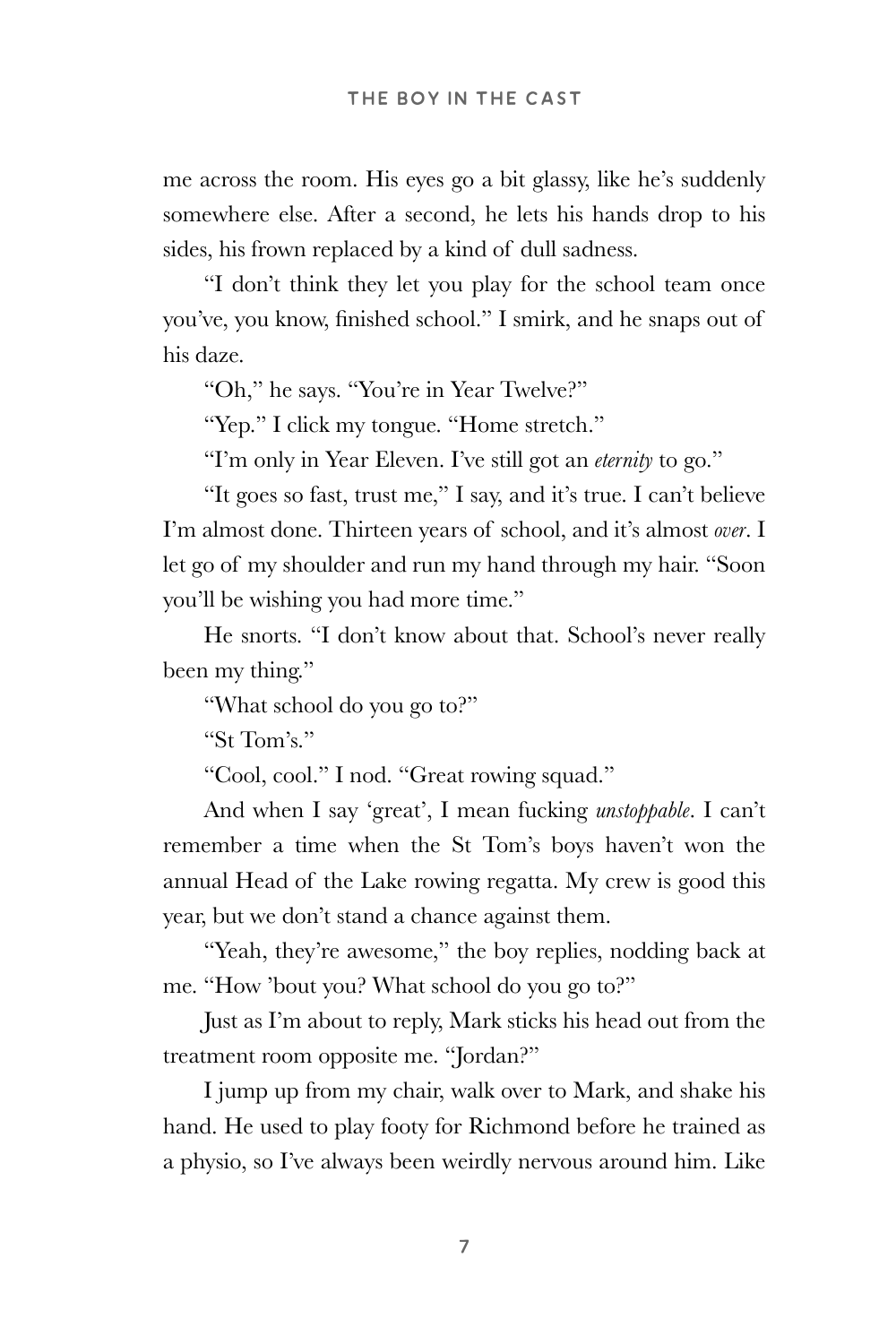I'm some eight-year-old fan, not his eighteen-year-old patient.

He heads back into his treatment room, and I find myself lingering in the doorway, wondering if I should turn around and say goodbye to the boy in the cast.

Would it be weird to say goodbye? Would it be weird *not* to? I mean, I don't even know this dude's name. And I definitely don't want to give him the wrong impression, but I just have this feeling I'm going to see him again. That, I dunno … that I *want* to see him again.

A rush of nervous energy sweeps through my chest. Before I can overthink the whole thing—I swear I'm usually *very* chill—I turn and flash him my best and brightest Tanaka-Jones smile.

He grins back at me, and for a second—just one—I allow myself to enjoy the warmth of his smile, the feeling of his eyes on mine, the weird tension that's been flickering between us in the waiting room …

And then I turn and walk away.